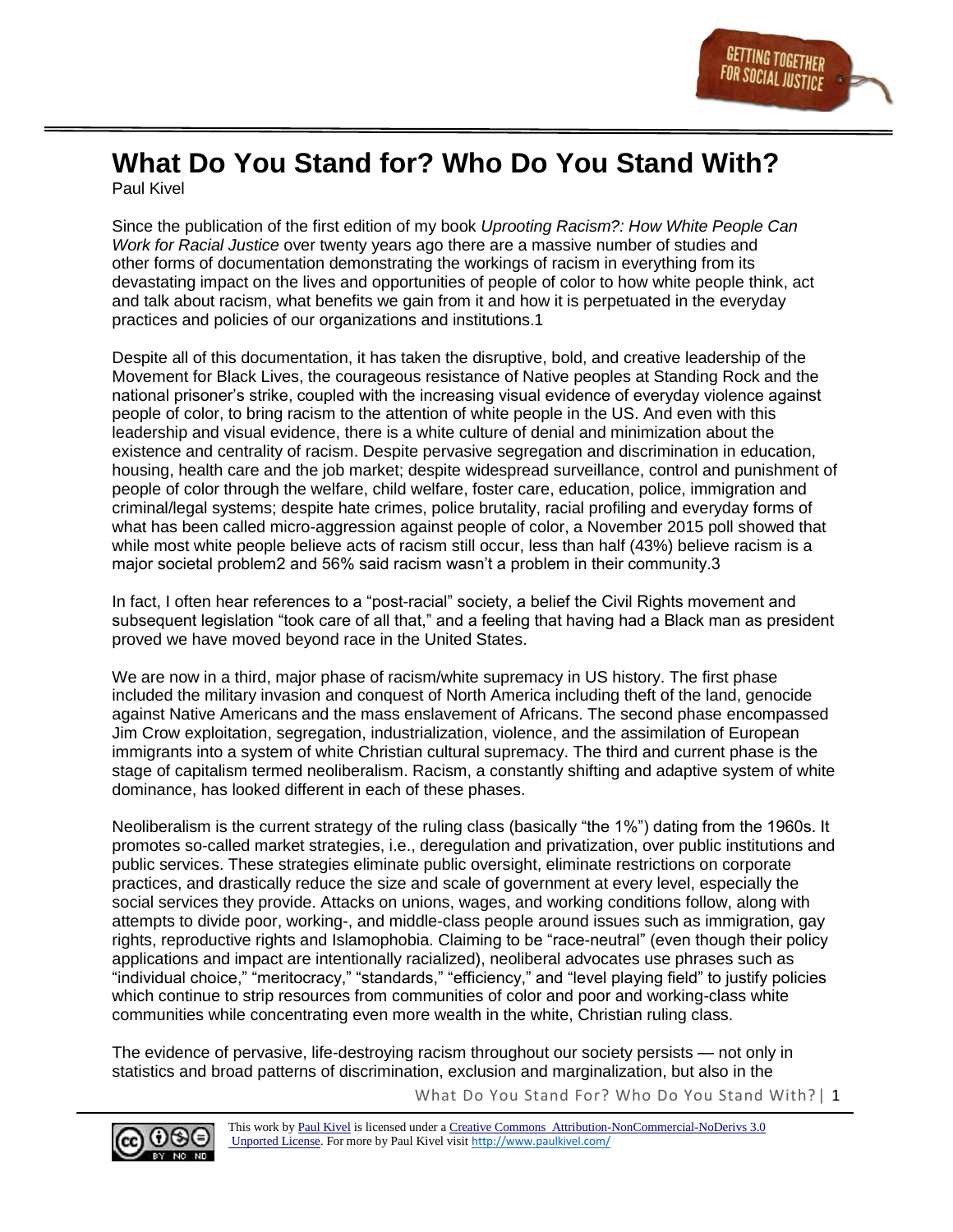

everyday experiences of people of color. For example, on our neighborhood's NextDoor listserve, I routinely read vague racialized descriptions of the suspicious activity of my neighbors of color which I know often lead to calls to police and harassment for them. And I constantly see the displacement of entire communities of long-time residents of color from Oakland by young white gentrifiers who can afford higher rents, and expect cafes and upscale restaurants, better services and "safer" streets.

Every day I hear a new story, read a new report, witness the devastating impact of racism on our community. I don't ask for these stories, but I listen carefully when I hear them. I don't take them personally or try to defend white people. I know these stories are not about me and sometimes the white people involved have no conscious intention of hurting a person of color. These stories are about the everyday discrimination and disrespect towards people of color racism produces and people of color have to live with.

I have become even more acutely aware of how interdependent our lives are and how dependent I am on the low-paid work of people of color in the United States and in other countries. I look at the label on my jeans, shirts and underwear; I track the work that produced my computer, TV and cell phone; I learn more about who grows, picks, packages and prepares the food I eat; I notice who cleans the public buildings and classrooms I use. Usually people of color perform the poorly paid, low-status jobs which allow me to enjoy the benefits of inexpensive clothes, low-priced electronic equipment, cheap food and clean and well-maintained public spaces.

My daily life is interwoven with the lives of hundreds, if not thousands, of people of color. Yet so much of their lives, work and culture is ridiculed, exploited or rendered invisible by our society I often don't see or make the connections. My ignorance and subsequent inaction contribute to their exploitation, discrimination and marginalization. I become a partner in racism, a collaborator in iniustice.

Determination is what it takes to confront racism. We need to keep going back and picking up the task no matter how uncomfortable, angry or frustrated we become in the process. Being an ally is like that. We keep learning, doing our best, leaving something out, making mistakes, doing it better next time. It is a practice, not an identity — and it is best done in collaboration with others.

We must each ask ourselves:

- What do I stand for?
- Who do I stand with?
- Do I stand for racial justice, the end of discrimination and racial violence and a society truly based on equal opportunity?

• Do I stand with people of color and white allies in the struggle to uproot racism?

Copies of the new 4th edition of *Uprooting Racism: How White People Can Work for Racial Justice* can be ordered from [www.paulkivel.com](http://www.paulkivel.com/) or from your local independent book store.

Endnotes

1. See the bibliography at [http://paulkivel.com/resource/bibliography-racism/.](http://paulkivel.com/resource/bibliography-racism/)

2. Catherine E. Shoichet. "Is Racism on the Rise?: More in America say

What Do You Stand For? Who Do You Stand With?| 2

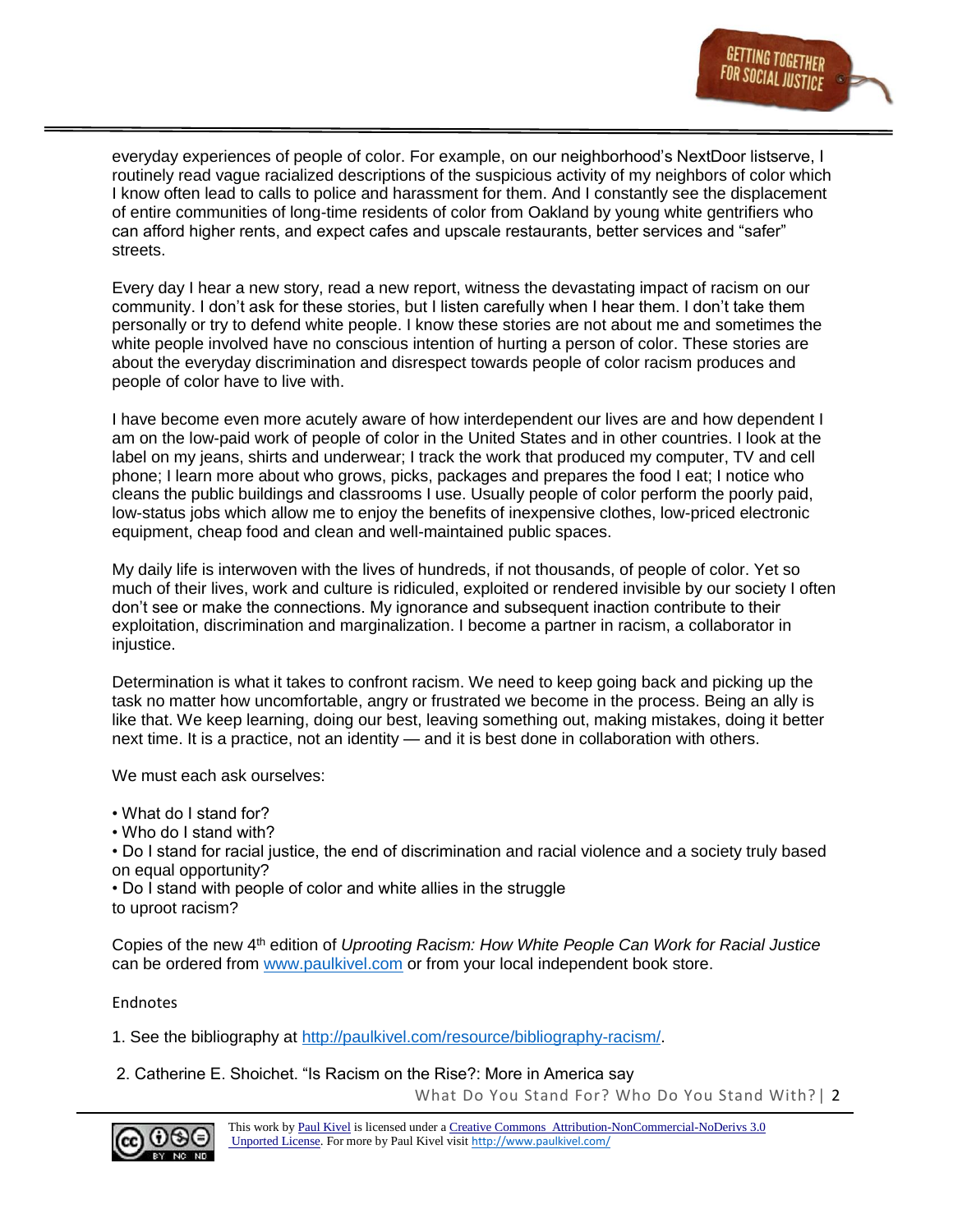

racism is a 'big problem.'" CNN, November 25, 2015. [online]. [cited November 27, 2016]. cnn.com/2015/11/24/us/racism-problemcnn-kff -poll /index. html.

3. Janie Valencia. "Majority of White People Say There's Racism Everywhere, But Not Around Them." Huffington Post, September 9, 2015. [online]. [cited November 27, 2016.] huffingtonpost.com/entry/white -peopleracism-poll\_ us\_55a91a4fe4b0c5f0322d17f2.

4. This transfer is estimated to be in the hundreds of billions of dollars: Amaad Rivera et al. Foreclosed: State of the Dream 2008. United for a Fair Economy, January 15, 2008. [online]. [cited May 4, 2017]. faireconomy .org/dream8.

What Do You Stand For? Who Do You Stand With? | 3